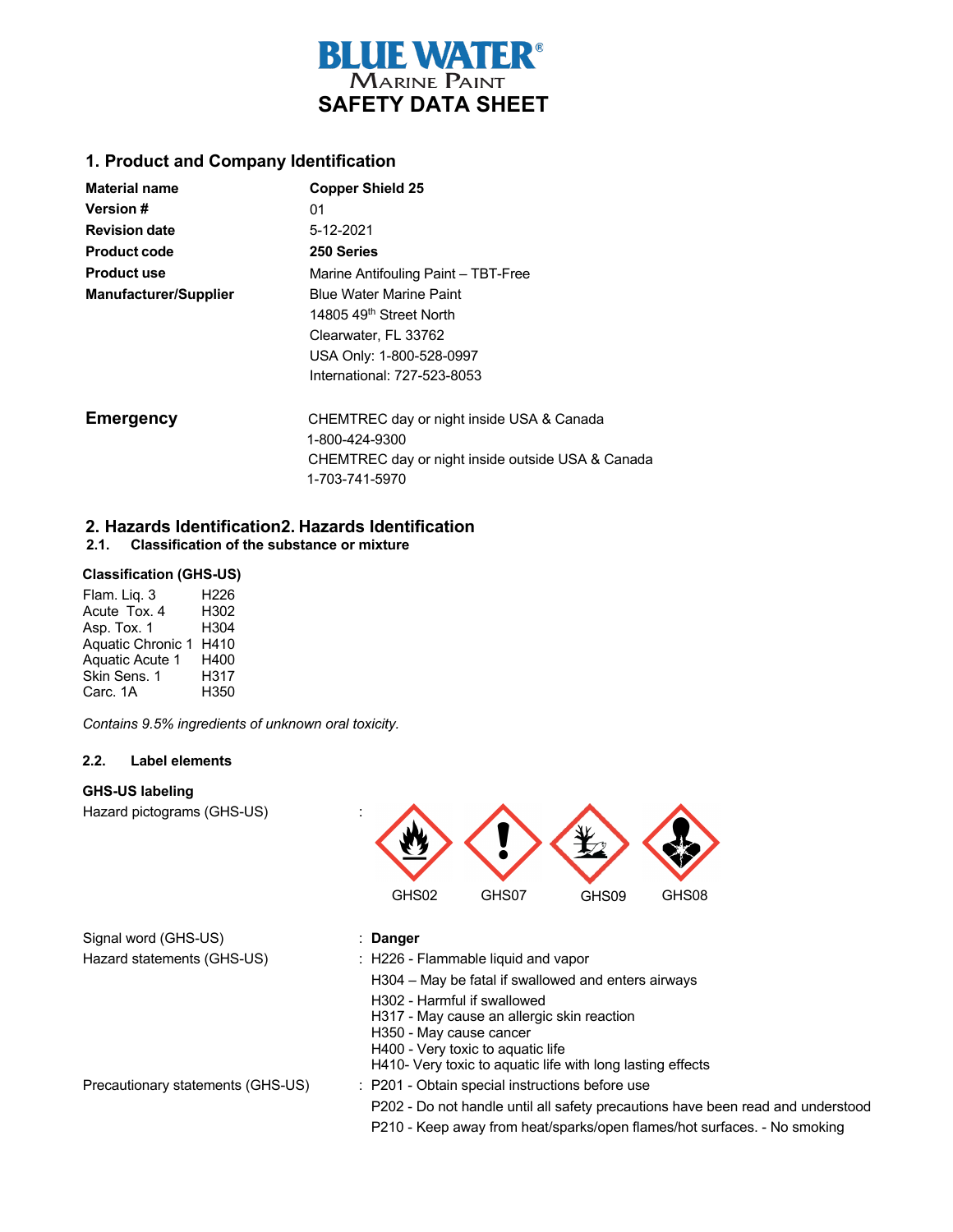P233 - Keep container tightly closed

- P240 Ground/bond container and receiving equipment
- P241 Use explosion-proof electrical/ventilating/lighting equipment

P242 - Use only non-sparking tools

P243 - Take precautionary measures against static discharge

P261 - Avoid breathing fumes or mist.

P264 - Wash face, hands and forarms thoroughly after handling

P270 - Do not eat, drink or smoke when using this product

P272 - Contaminated work clothing must not be allowed out of the workplace

P273 - Avoid release to the environment

P280 - Wear protective gloves/protective clothing/eye protection/face protection

P301+P310 - IF SWALLOWED: Immediately call a doctor.

P301+P312 - If swallowed: Call a doctor if you feel unwell

P302+P352 - If on skin: Wash with plenty of water.

P303+P361+P353 - If on skin (or hair): Take off immediately all contaminated clothing. Rinse skin with water.

P308+P313 - If exposed or concerned: Get medical advice/attention

P321 - Specific treatment (see first aid instructions on this label)

P330 - Rinse mouth

P331 - Do NOT induce vomiting

P333+P313 - If skin irritation or rash occurs: Get medical advice/attention

P362+P364 - Take off contaminated clothing and wash it before reuse

P370+P378 - In case of fire: Use water to extinguish

P391 - Collect spillage

P403+P235 - Store in a well-ventilated place. Keep cool

P405 - Store locked up

P501 - Dispose of contents/container to licenced waste handling facility.

#### **2.3. Other hazards**

No additional information available

#### **2.4. Unknown acute toxicity (GHS-US)**

No data available

### **3. Composition / Information on Ingredients**

| <b>Components</b>  | CAS#       | Percent   |
|--------------------|------------|-----------|
| Cuprous Oxide      | 1317-39-1  | $<$ 30.0% |
| Magnesium Silicate | 14807-96-6 | $<$ 10.0% |
| High Flash Naphtha | 64742-94-5 | $<$ 19.5% |

### **4. First Aid Measures**

| Eye contact         | Immediately flush with plenty of water for at least 15 minutes. If easy to do, remove contact<br>lenses. Get medical attention. In case of irritation from airborne exposure, move to fresh air. Get<br>medical attention if symptoms persist.              |
|---------------------|-------------------------------------------------------------------------------------------------------------------------------------------------------------------------------------------------------------------------------------------------------------|
| <b>Skin contact</b> | Immediately flush with plenty of water for at least 15 minutes while removing contaminated<br>clothing and shoes. Get medical attention if irritation persists. Wash contaminated clothing before<br>reuse. Destroy or thoroughly clean contaminated shoes. |
| <b>Inhalation</b>   | Move person to fresh air. If person is not breathing, call 911 or an ambulance then give                                                                                                                                                                    |
|                     | artificial respiration. Call a poison control center or doctor immediately for further treatment advice.                                                                                                                                                    |
|                     | For additional information in case of emergency call toll free CHEMTREC 1-800-424-9300. Have the                                                                                                                                                            |
|                     | product container or label with you when calling a poison control center or doctor for treatment.                                                                                                                                                           |
| Ingestion           | DO NOT INDUCE VOMITING UNLESS TO DO SO BY MEDICAL PERSONEL. Call a poison                                                                                                                                                                                   |
|                     | control center or doctor immediately for treatment advice. NEVER give anything by mouth to                                                                                                                                                                  |
|                     | an unconscious person.                                                                                                                                                                                                                                      |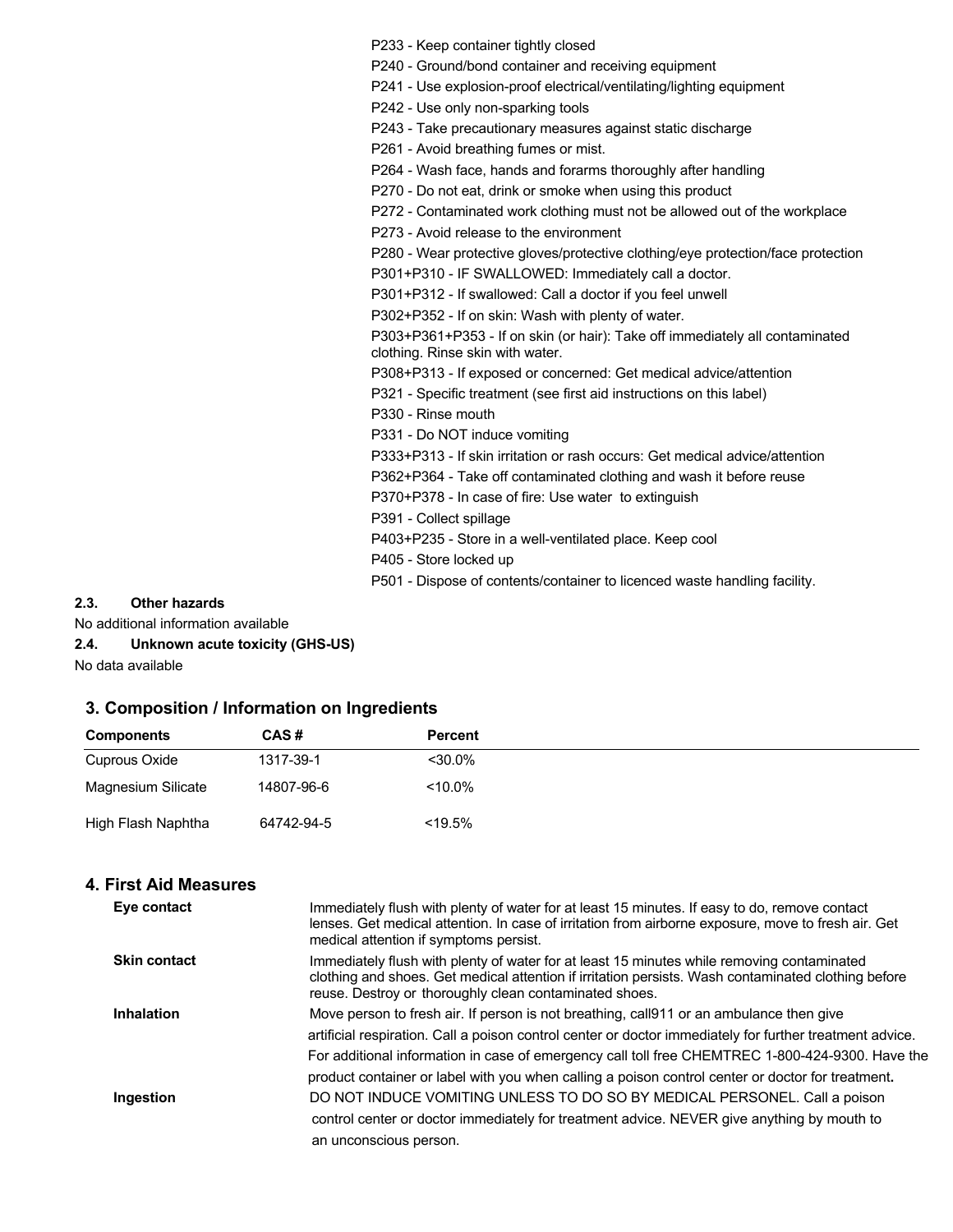# **5. Fire Fighting Measures**

| <b>Flammable properties</b>                                                                                   | Flammable, Category 3, Flash Point over 100 °F.        |
|---------------------------------------------------------------------------------------------------------------|--------------------------------------------------------|
| Extinguishing media                                                                                           | - Water, water fog, foam, dry chemical, carbon dioxide |
| <b>Firefighting equipment/instructions.</b> – Self-contained breathing apparatus and full protective clothing |                                                        |
| Hazardous combustion products - Copper, Carbon and Silicon oxides.                                            |                                                        |
|                                                                                                               |                                                        |

# **6. Accidental Release Measures**

| <b>Personal precautions</b>      | Ensure adequate ventilation. Wear suitable protective clothing. See Section 8 of the SDS for<br>Personal Protective Equipment.                                                                                           |
|----------------------------------|--------------------------------------------------------------------------------------------------------------------------------------------------------------------------------------------------------------------------|
| <b>Environmental precautions</b> | Collect using non-sparking equipment and dispose of spillage in accordance with state and local<br>regulations.                                                                                                          |
| <b>Methods for containment</b>   | Dike the spilled material, where this is possible. Prevent entry into waterways, sewer, basements<br>or confined areas.                                                                                                  |
| Methods for cleaning up          | Large Spills: Dike far ahead of liquid spill for later recovery and disposal. Use a non-combustible<br>material like vermiculite, sand or earth to soak up the product and place into a container for later<br>disposal. |
|                                  | Small Spills: Wipe up with absorbent material (e.g. cloth, fleece).                                                                                                                                                      |
|                                  | Never return spills to original containers for re-use. Following product recovery, flush area with<br>water. Clean surface thoroughly to remove residual contamination.                                                  |
| <b>Other information</b>         | Clean up in accordance with all applicable regulations.                                                                                                                                                                  |

# **7. Handling and Storage**

| <b>Handling</b> | Avoid breathing mists or vapors. Avoid contact with eyes, skin, and clothing. Use only with<br>adequate ventilation. Wash thoroughly after handling. Observe good industrial hygiene practices. |
|-----------------|-------------------------------------------------------------------------------------------------------------------------------------------------------------------------------------------------|
| <b>Storage</b>  | Keep container tightly closed and in a well-ventilated place. Store in closed original<br>container at room temperature. Store away from incompatible materials.                                |

# **8. Exposure Controls / Personal Protection**

| <b>Components</b>               | Value         |
|---------------------------------|---------------|
| Cuprous Oxide (1317-39-17)      |               |
| <b>STEL</b>                     | Not Available |
| <b>TWA</b>                      | Not available |
| Magnesium Silicate (14807-96-6) |               |
| <b>STEL</b>                     | Not Available |
| <b>TWA</b>                      | Not Available |
| High Flash Naphtha (64742-94-5) |               |
| <b>STEL</b>                     | 150 ppm       |
| <b>TWA</b>                      | $100$ ppm     |
|                                 |               |

# **US. OSHA Table Z-1 Limits for Air Contaminants (29 CFR 1910.1000)**

|                            | `vne<br>ס ש      | ./<br>alut    |
|----------------------------|------------------|---------------|
| 10 <sup>1</sup><br>∵vide ∶ | <b>DE</b><br>--- | N∩′<br>.<br>. |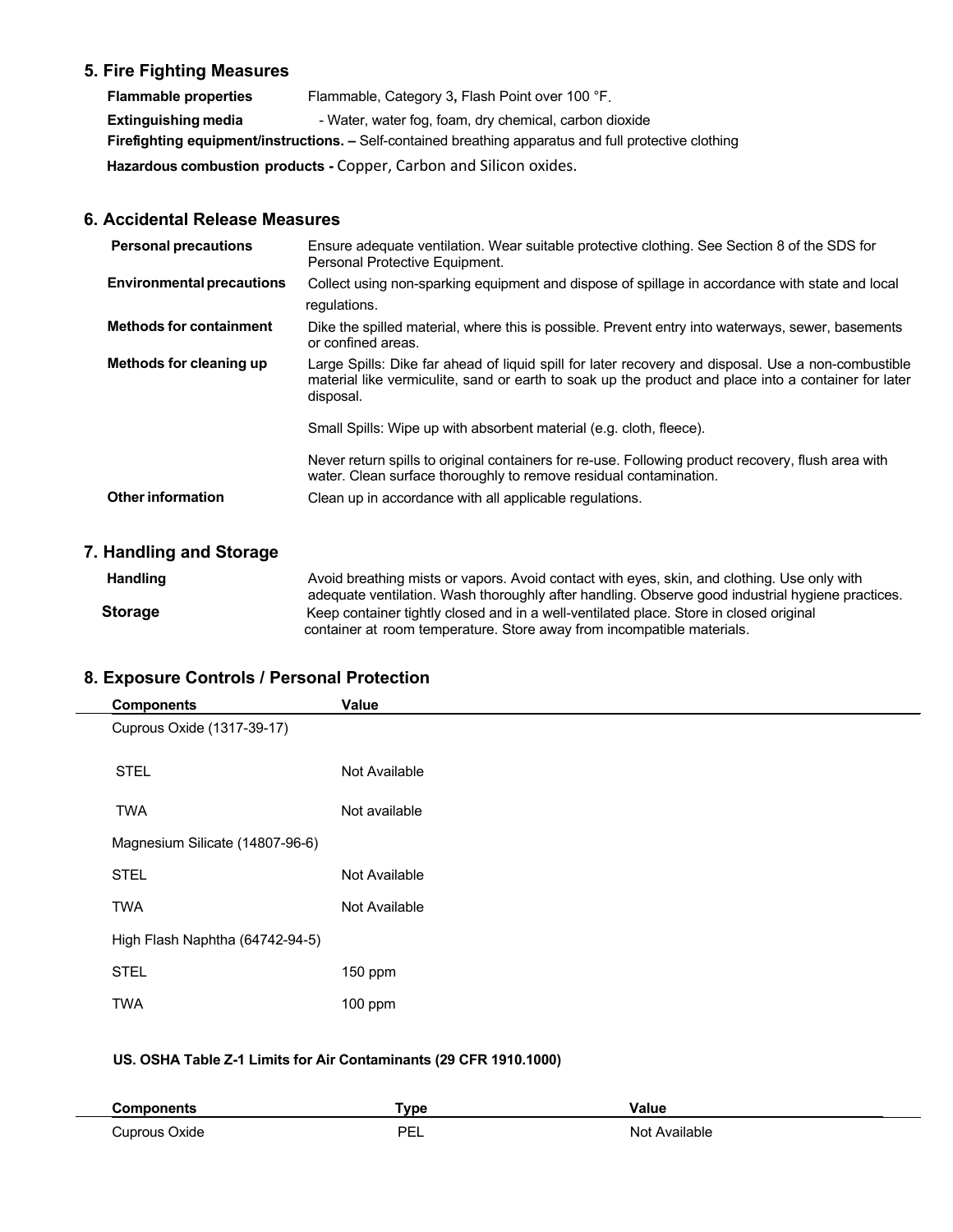| Magnesium Silicate                    | <b>PEL</b>                                                                                                                                                                                                                                                                                                                                                                                                          | 5 mg/M3                                                                                            |
|---------------------------------------|---------------------------------------------------------------------------------------------------------------------------------------------------------------------------------------------------------------------------------------------------------------------------------------------------------------------------------------------------------------------------------------------------------------------|----------------------------------------------------------------------------------------------------|
| High Flash Naphtha                    | PEL                                                                                                                                                                                                                                                                                                                                                                                                                 | 25 ppm                                                                                             |
| <b>Engineering controls</b>           | exposure limits.                                                                                                                                                                                                                                                                                                                                                                                                    | Ensure adequate ventilation, especially in confined areas. Must control air contamination to their |
| Personal protective equipment         |                                                                                                                                                                                                                                                                                                                                                                                                                     |                                                                                                    |
| Eye / face protection                 |                                                                                                                                                                                                                                                                                                                                                                                                                     | Wear safety glasses with side shields (or goggles). Wear a full-face respirator, if needed.        |
| <b>Skin protection</b>                | Contact glove manufacturer for specific information.                                                                                                                                                                                                                                                                                                                                                                | Wear chemical-resistant gloves, footwear and protective clothing appropriate for risk of exposure. |
| <b>Respiratory protection</b>         | If engineering controls do not maintain airborne concentrations below recommended exposure<br>limits (where applicable) or to an acceptable level (in countries where exposure limits have not<br>been established), an approved respirator must be worn. Respirator type: Air-purifying respirator<br>with an appropriate, government approved (where applicable), air-purifying filter, cartridge or<br>canister. |                                                                                                    |
| <b>General hygiene considerations</b> |                                                                                                                                                                                                                                                                                                                                                                                                                     |                                                                                                    |
|                                       |                                                                                                                                                                                                                                                                                                                                                                                                                     | Always observe good personal hygiene measures, such as washing after handling the material         |
|                                       |                                                                                                                                                                                                                                                                                                                                                                                                                     | and before eating, drinking, and/or smoking. Routinely wash work clothing and protective           |
|                                       | equipment to remove contaminants.                                                                                                                                                                                                                                                                                                                                                                                   |                                                                                                    |

# **9. Physical & Chemical Properties**

| Appearance                                                 | Liquid.                                                  |
|------------------------------------------------------------|----------------------------------------------------------|
| Color                                                      | Marine Black, Royal Blue, Admiral Green and Regatta Red. |
| Odor                                                       | Pleasant.                                                |
| Odor threshold                                             | Not available.                                           |
| <b>Physical state</b>                                      | Liquid.                                                  |
| Form                                                       | Liquid.                                                  |
| рH                                                         | Not Applicable                                           |
| <b>Melting point</b>                                       | Not Applicable.                                          |
| <b>Freezing point</b>                                      | Not Applicable.                                          |
| <b>Boiling point</b>                                       | 244 °F                                                   |
| <b>Flash point</b>                                         | Over 100 °F.                                             |
| <b>Evaporation rate</b>                                    | Faster than water.                                       |
| Flammability limits in air, lower,                         | 1.4                                                      |
| <b>Vapor Pressure</b>                                      | Unknown                                                  |
| <b>Vapor density</b>                                       | Heavier than air                                         |
| <b>Specific gravity</b>                                    | 1.45-1.48                                                |
| <b>Solubility (water)</b>                                  | Not Soluble.                                             |
| Partition coefficient (n-octanol/water) No data available. |                                                          |
| <b>Auto-ignition temperature</b>                           | Not available.                                           |
| Decomposition temperature                                  | Not available.                                           |
|                                                            |                                                          |

# **10. Chemical Stability & Reactivity Information**

| <b>Chemical stability</b>                                            | Material is stable under normal conditions. |  |
|----------------------------------------------------------------------|---------------------------------------------|--|
| <b>Conditions to avoid</b>                                           | Contact with flames and high heat.          |  |
| Incompatible materials                                               | Strong acids and alkalis.                   |  |
| Hazardous decomposition products - Copper, Carbon and Silicon Oxides |                                             |  |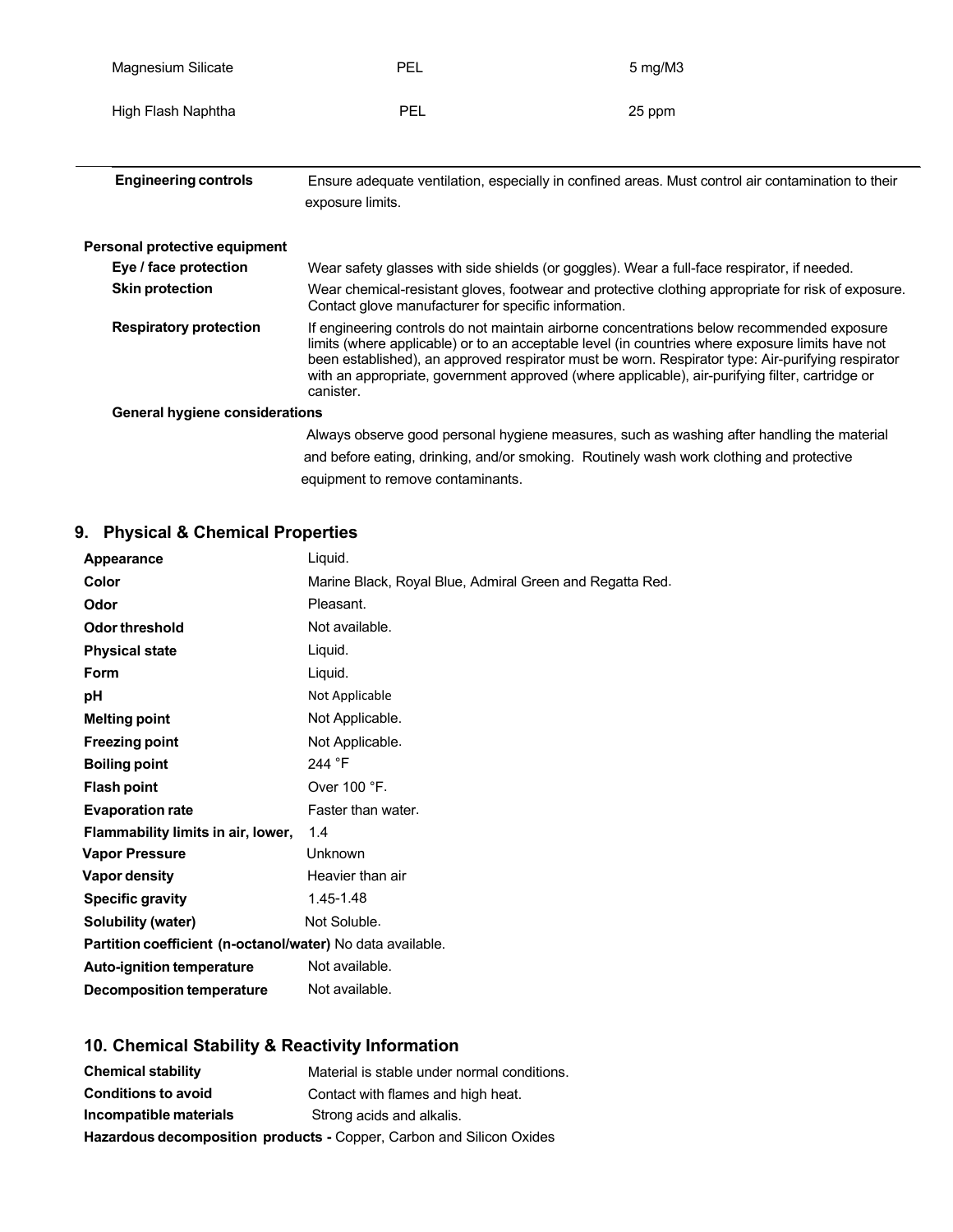# **11. Toxicological Information**

| <b>Toxicological data</b> |                     |                   |
|---------------------------|---------------------|-------------------|
| <b>Components</b>         | <b>Test</b>         | <b>Results</b>    |
| Cuprous Oxide             | Acute Oral          | LD50 470 mg/Kg    |
| High Flash Naphtha        | <b>Acute Dermal</b> | LD50 > 3100 mg/Kg |
|                           | <b>Acute Oral</b>   | LD50 >2900 mg/Kg  |
| Magnesium Silicate        | <b>Acute Oral</b>   | LD50 10,000 mg/Kg |
| <b>Acute effects</b>      |                     |                   |

**Acute effects**

 **Routes of Exposure -** Eye contact, skin contact, inhalation and ingestion

 **Eye Contact -** eye irritation

 **Skin Contact -** skin irritation

**Inhalation** - irritating to respiratory system

 **Ingestion** - irritating to digestive tract

 **Chronic effects -** Unknown

 **Carcinogenicity -** This product is not considered to be a carcinogen by IARC, ACGIH, NTP, or OSHA.

## **12. Ecological Information**

| Ecotoxicological data |                     |  |
|-----------------------|---------------------|--|
| <b>Components</b>     | <b>Test Results</b> |  |
|                       |                     |  |

Cuprous Oxide - Can effect health of marine animals and algae

**Ecotoxicity -** *C***an** be harmful to aquatic organisms. **Persistence and degradability -** Unknown **Bioaccumulation / Accumulation -** Unknown **Partition coefficient (n-octanol/water) -** Unknown **Mobility in environmental media -** No ecotoxicity known or available

### **13. Disposal Considerations**

**Disposal instructions** Dispose of contents/container in accordance with local/regional/national/international regulations. **Contaminatedpackaging** Since emptied containers may retain product residue, follow label warnings and disposal procedures.